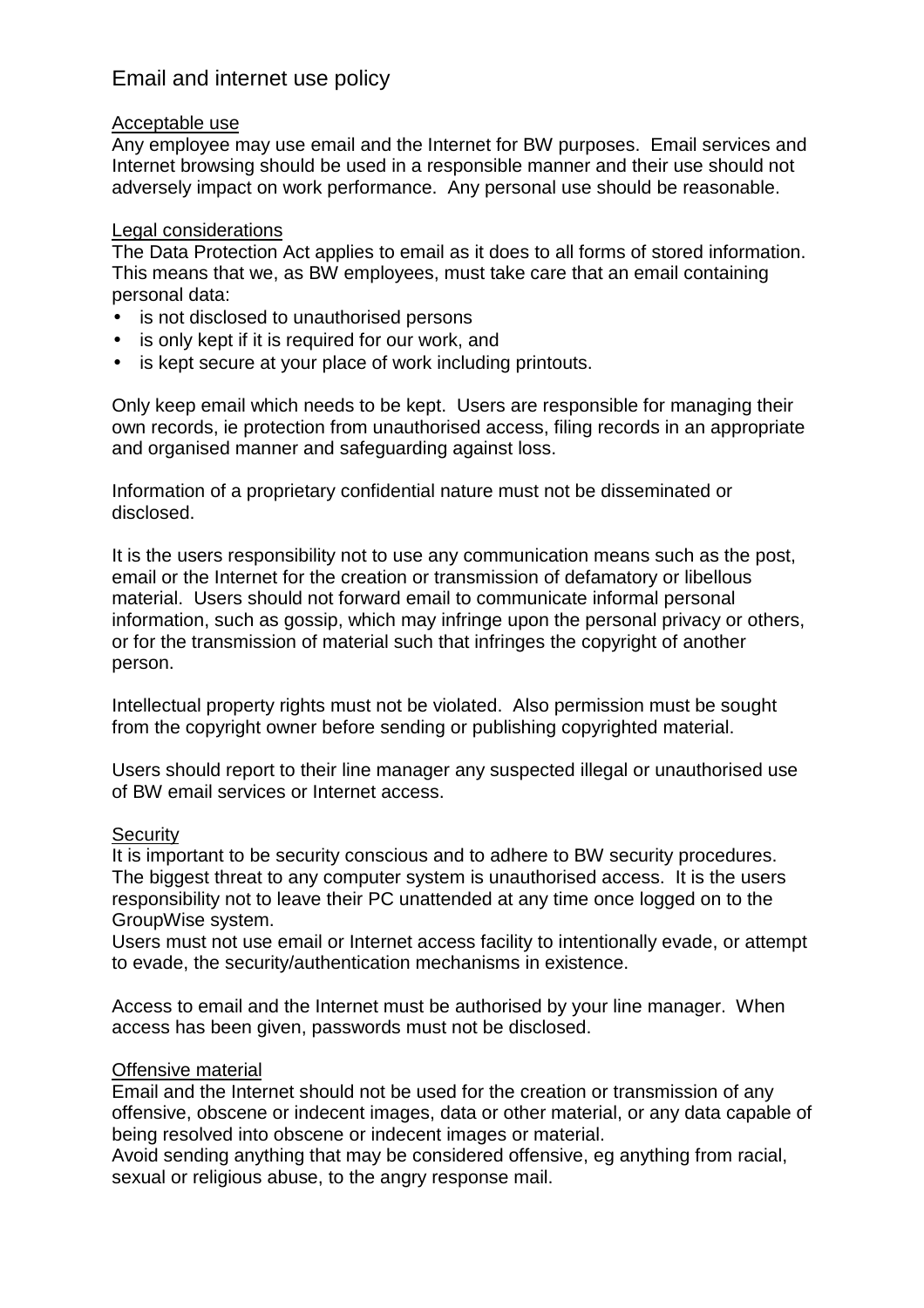Users who experience any offensive email should inform their line manager, Personnel or the email administrators immediately. Such inappropriate behaviour is covered by the Equal Opportunities Policy and any offence will be treated seriously.

Software received with email or downloaded from the Internet Users who intend to receive software by email or to download software from the Internet, must first check with IMD. Any download must comply with the IMD software policies.

## **Privacy**

Email cannot be considered private as, when directed to an address outside BW, it is conducted through a public medium - the Internet. It should be regarded as the electronic equivalent of a postcard in respect of privacy.

Users should be aware that, on occasion, IMD may, during the performance of their duties, inadvertently see the contents of email messages or Internet activity. Also that the mere deletion of a message or file may not necessarily eliminate it from the system.

Generally, consent of the author will be sought prior to any inspection, monitoring or disclosure of BW email records in the user's possession.

To meet business or service needs, or where legal issues are involved, management reserves the right to inspect such records without the user's consent.

## Unacceptable use of email and the Internet

Activities with any of the following characteristics :

- wasting employees effort or networked resources and the effort of people involved in the support of those systems
- corrupting or destroying other users' data
- violating the privacy of other users
- disrupting the work of other users
- using the Internet in a way that denies service to other users for example, deliberate or reckless overloading of access links or of switching equipment
- continuing to use an item of networking software or hardware after BW has requested that use cease because it is causing disruption to the correct functioning of the Internet.
- the introduction of viruses.
- for any uses that violate other BW policies or guidelines including issues on racial or sexual abuse or harassment.
- use of email or the Internet to advertise, lobby, act as consultancy, design or carry out other commercial purposes or for deliberate unauthorised access to facilities or services.

## Policy violation

Any contravention of this policy will be dealt with under the appropriate procedures. This may involve the disciplinary procedure being invoked. Since this policy refers to minor issues through to illegal activities, the sanctions for breaches may range from informal warning to summary dismissal.

IMD are responsible for monitoring the use of the email and internet system within British Waterways. They are required to advise the appropriate line manager of any potential misuse, so that they may take the necessary action.